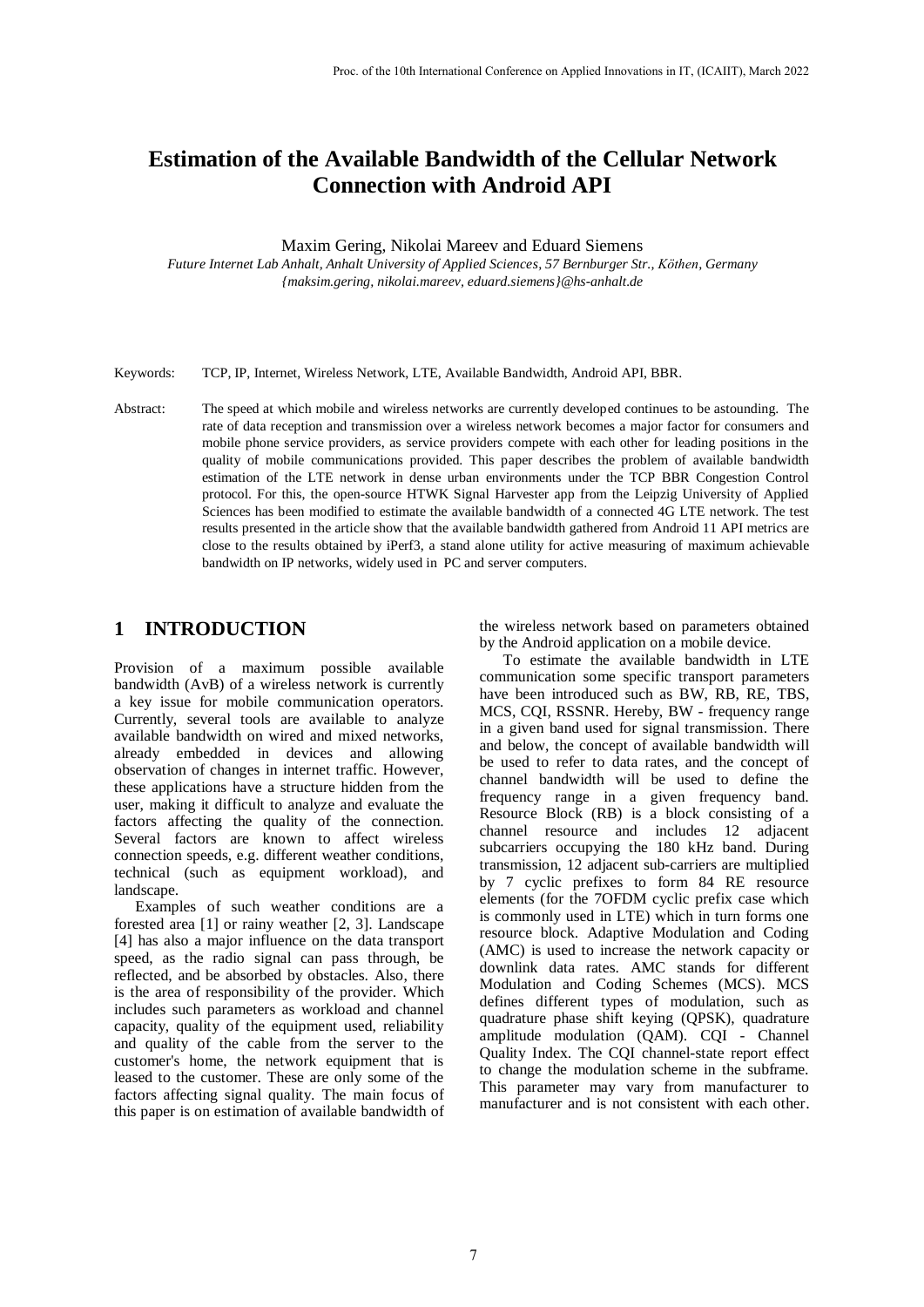RSSNR - Signal to Noise Ratio is used to determine the RSSNR-CQI relationship.

The main objective of this paper consists of two tasks. The first task is to propose an adaptive available bandwidth estimation scheme using the CQI prediction scheme proposed by the authors Alessandro Chuimento and Mehdi Bennis in [5]. We have implemented this estimation scheme into the android information monitoring application *HTWK Signal Harvester* which allows to perform and record LTE/5G NR measurements using the Android API. The app collects cell information, cell signal strength as well as location information from GPS. In the second task the estimation of trace data is recorded while driving in an urban scenario. In this, a laptop connected to the internet via a smartphone as a tethered device has been used. Work has been performed in Future Internet Lab Anhalt [6].

### **2 EXTERIMENTAL SETUP**

The following equipment was used for tests and measurements here: OnePlus 8T 5G mobile device (Android 11.0, Qualcomm Snapdragon 865, 8RAM +128 ROM), Lenovo ThinkPad T430 laptop (Kernel: GNU/Kubuntu 21. 10 5.13.0-30 generic64bit equipped with Intel® Core i5-3210M CPU 2.5GHz, 8GB of RAM), the server was running on Linux 5.13.0-28-generic Ubuntu 21.10 SMP x86\_64 and equipped with Intel® Core Skylake, IBRS 3.8GHz, 4GB of RAM, 128GB NVMe Storage. The testbed, used in this research is presented in Figure 1.



Figure 1: Network setup.

On the laptop - the sender runs the iPerf3 crossplatform sender-receiver console program [7]; on the other side the server opens the receiver side and starts writing data to a JSON file, and the smartphone runs the downlink data received from the connected base station and estimates the available bandwidth.

The main elements here are the OnePlus 8T 5G mobile device and the HTWK Signal Harvester [8] developed at HTWK University Leipzig. The HTWK Signal Harvester application is available as open source code at GitHub for information monitoring and analysis. The experiment was

conducted along a closed route of the city of Köthen (Figure 2).

The wireless service providers were the local O2 provider and Alditalk provider as a virtual provider on the infrastructure of O2. The mobile device was connected to a laptop as an access point to the internet connection. The wireless link parameters were evaluated from a single UE served by the next eNB. The available bandwidth of the downlink is estimated at the MAC (Medium Access Control) level. The required TCP traffic load was generated using iPerf3. This was done in order to maximize the use of available bandwidth on the link. At the start of the traffic, both devices UE and Laptop started recording data in parallel. The route has been chosen so that there are a line of sight areas to the base station as well as dense urban areas with blind spots and areas with building obstacles and so with multipath propagation scenarios.



Figure 2: The route of the test scenario.

The mobile device also hands over to several different base stations along the route, which repeatedly changes the width of used LTE band and therefore changes the reception/transmission rate. After the metrics were collected, the results obtained by the mobile device and the iPerf3 throughput testing software were compared for verification of the results.

## **3 AVAILABLE BANDWIDTH ESTIMATION**

The first parameter to look at when estimating the maximum available bandwidth is the CQI. This parameter cannot be calculated or in some other way determined from the information received from any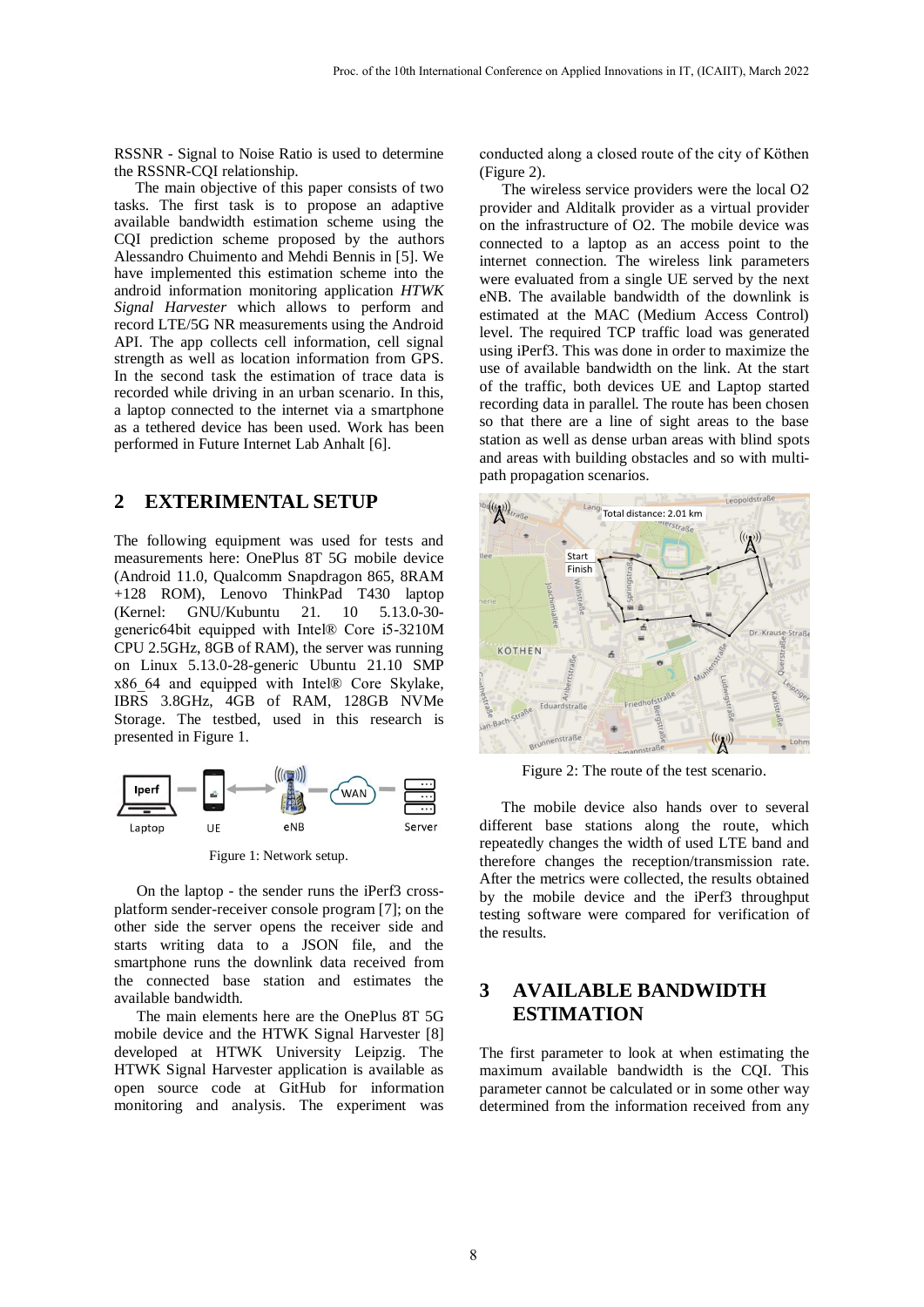Android API. The CQI is vendor-specific, so no unambiguous value can be given. During the literature review, it was adopted to use the CQI indices and their interpretations are given from the official 3GPP TS specification [9] for reporting CQI based on QPSK, 16QAM, and 64QAM.

It is mentioned from the introduction that one resource block includes 12 subcarriers and 7 cyclic prefixes. The supported uplink-downlink configurations are listed in official 3GPP TS documentation [10]. Predominantly operators choose a configuration focusing on the downlink since templates with a predominant allocation to the uplink are only in demand by broadcasters or streamers. The resource blocks are allocated according to the appropriate channel bandwidth. That is, 50, 75, and 100 blocks are allocated for channel bandwidth 10, 15 and 20MHz respectively. The index of transport blocks for each specific case must then be calculated. These are determined by relating the CQI to the modulation scheme (MCS) (Table 8.6.1-1 3GPP documentation [9]). Using the transport block index in conjunction with the information already available, it is possible to suppose the number of transport blocks. To do this, it is needed to refer to the relevant section in the official documentation (Table 7.1.7.2.1-1 3GPP documentation [9]) and compare the  $I<sub>TBS</sub>$  with the deferred number of resource blocks horizontally. In this way, we can construct a table of the number of allocated transport blocks size (TBS) for each modulation scheme in both directions (Table 1, Table 2).

Table 1: Downlink TBS allocation.

| CQI | MCS | TBS   | 10MHz      | 15MHz      | 20MHz TBS |
|-----|-----|-------|------------|------------|-----------|
|     |     | Index | <b>TBS</b> | <b>TBS</b> |           |
| 1   | 0   | 0     | 1 3 8 4    | 2088       | 2792      |
| 2   | 0   | 0     | 1 3 8 4    | 2088       | 2792      |
| 3   | 2   | 2     | 2 2 1 6    | 3 3 6 8    | 4584      |
| 4   | 5   | 5     | 4 3 9 2    | 6 7 1 2    | 8760      |
| 5   | 7   | 7     | 6 200      | 9 1 4 4    | 12 216    |
| 6   | 9   | 9     | 7992       | 11 832     | 15 840    |
| 7   | 12  | 11    | 9912       | 15 264     | 19848     |
| 8   | 14  | 13    | 12 960     | 19 080     | 25456     |
| 9   | 16  | 15    | 15 264     | 22 9 20    | 30 576    |
| 10  | 20  | 18    | 19848      | 29 29 6    | 32 932    |
| 11  | 23  | 21    | 25 4 5 6   | 37888      | 51 024    |
| 12  | 25  | 23    | 28 3 36    | 43 816     | 57 336    |
| 13  | 27  | 25    | 31 704     | 46888      | 63 776    |
| 14  | 28  | 26    | 36 696     | 55 056     | 75 376    |
| 15  | 28  | 26    | 36 696     | 55 056     | 75 376    |

The resulting TBS size determines how much data (in bits) can be transmitted in one Transmission Time Interval (TTI)  $(=\text{1ms})$ . The last step is to multiply these values by 1000, thus obtaining the data rate in bits per second units. For convenience, the speed was further converted to Mbps. The correlation of the CQI values with RSSNR readings is carried out concerning the article [5].

Table 2: Uplink TBS allocation.

| CQI            | <b>MCS</b>     | <b>TBS</b> | 10MHz      | 15MHz      | 20MHz TBS |
|----------------|----------------|------------|------------|------------|-----------|
|                |                | Index      | <b>TBS</b> | <b>TBS</b> |           |
| 1              | 1              | 1          | 1800       | 2 728      | 3 6 24    |
| 2              | 2              | 2          | 2 2 1 6    | 3 3 6 8    | 4 584     |
| 3              | 3              | 3          | 2856       | 4 3 9 2    | 5 736     |
| $\overline{4}$ | $\overline{4}$ | 4          | 3 6 24     | 5 3 5 2    | 7 2 2 4   |
| 5              | 5              | 5          | 4 392      | 6712       | 8760      |
| 6              | 6              | 6          | 5 1 6 0    | 7736       | 10 29 6   |
| 7              | 7              | 7          | 6 200      | 9 1 4 4    | 12 216    |
| 8              | 8              | 8          | 6968       | 10 680     | 14 112    |
| 9              | 9              | 9          | 7992       | 11832      | 15 840    |
| 10             | 10             | 10         | 8 7 6 0    | 12 960     | 17 568    |
| 11             | 11             | 10         | 8760       | 12 960     | 17 568    |
| 12             | 12             | 11         | 9912       | 15 264     | 19848     |
| 13             | 13             | 12         | 11448      | 16 992     | 22 9 20   |
| 14             | 14             | 13         | 12 960     | 19 080     | 25 4 5 6  |
| 15             | 15             | 14         | 14 112     | 21 3 8 4   | 28 3 36   |

After the above steps, the implementation in the Android 11 API was carried out.

### **4 EXPERIMENTAL RESULTS**

The suggested route of the mobile device in the city for taking LTE metrics has already been pointed out in Figure 2.



Figure 3: AvB estimation by android app.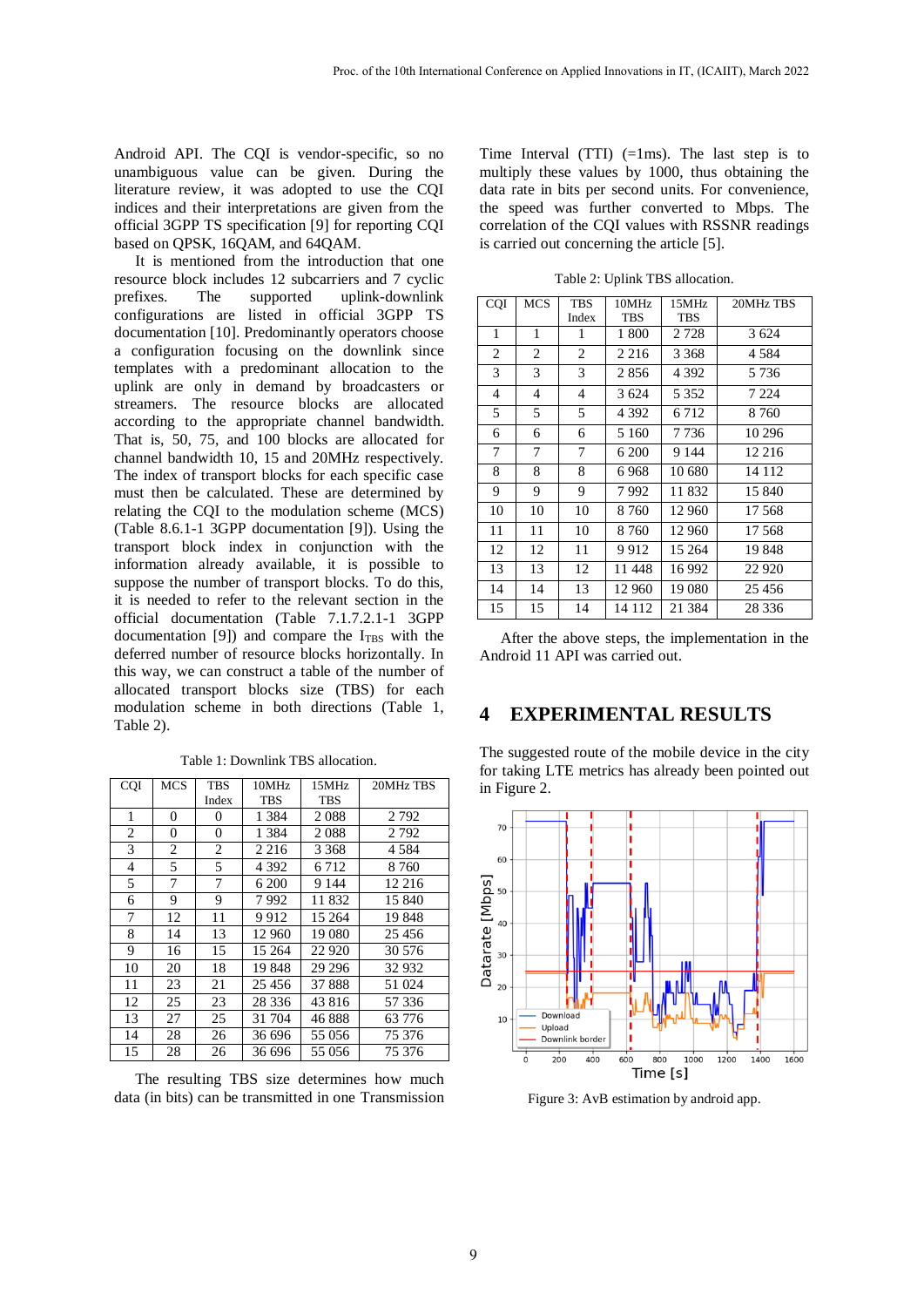The results of the metrics taken from Alditalk operator are presented in Figure 3. It must immediately be noted that the horizontal 'Downlink border' marks the maximum downlink speed set by the operator. As the ALDI operator has a data rate limit of 25Mbps - a comparison of the estimated data rate with the real rate would not give the required results. However, in comparison with the results obtained from the O2 operator, a general overlap of the estimated data rate over time areas separated by vertical lines can be observed. This is due to the fact that the ALDI operator does not have its base stations. The connection is provided by renting the capacity of the O2 operator's base stations. For the O2 operator, a brighter example can be observed (Figure 4), as the upper limit for download speeds is 225Mbps, which has not been achieved.

When defining the current SISO-MIMO scheme, difficulties were encountered in obtaining parameters using the Android 11 API. This parameter will be further estimated on base station locations and RSSNR values. MIMO in 4G LTE networks is primarily used due to spatial multiplexing that improves data rates by using multiple antenna elements that are physically separated in space on a transmitter or receiver.



Figure 4: AvB estimation by android app.

To determine the connection scheme there are specialized software programs, e.g. SCAT: Signaling Collection and Analysis Tool or The Qualcomm Extensible Diagnostic Monitor (QXDM). The impact of MIMO on LTE link performance is described in detail in [11] and [12]. In our case, the spatial multiplexing pattern assumptions were determined based on the location of the nearest base stations and RSSNR values. Different MIMO

schemes results in different data rates reached by Iperf3 below.

Figure 5 shows the iPerf3 receiver measurement results. The unstable throughput can be explained by measurements under TCP conditions and it's varying performance.



Figure 5: iPerf3 receiver side measurements.

During data analysis, it has been decided to divide the measurement area in Figure 4 and Figure 5 into 5 parts and evaluate them together. Measurements gathered during first time period on the Figure 4 correspond the situation of MIMO2x2 and the location of the base stations, which are determined by the eNB (eNodeB) ID. In the second part, there is a blind spot and the data transmission occurs by the reflection of the signal. The third zone shows a predominantly MIMO2x2 connection with medium signal strength. In the fourth zone, multiple switching between SISO and MIMO2x2 modes is observed due to the dense urban development and the close location of the base stations. In the fifth zone, there is a smooth transition to a stable SISO connection.

It is important to note that the measured values, presented in Figure 4 have been estimated for the SISO (Single Input Single Output) scenario. In a SISO system, a single antenna is used for transmission and reception. The required TCP traffic load with was generated using iPerf3 utility. By analyzing the graphs, it can be noted that the download speed has changed in the same time periods of the measurements. The occurrence of these areas can be explained by the blind spots along the route as well as by the time required for the mobile device to switch between base stations.